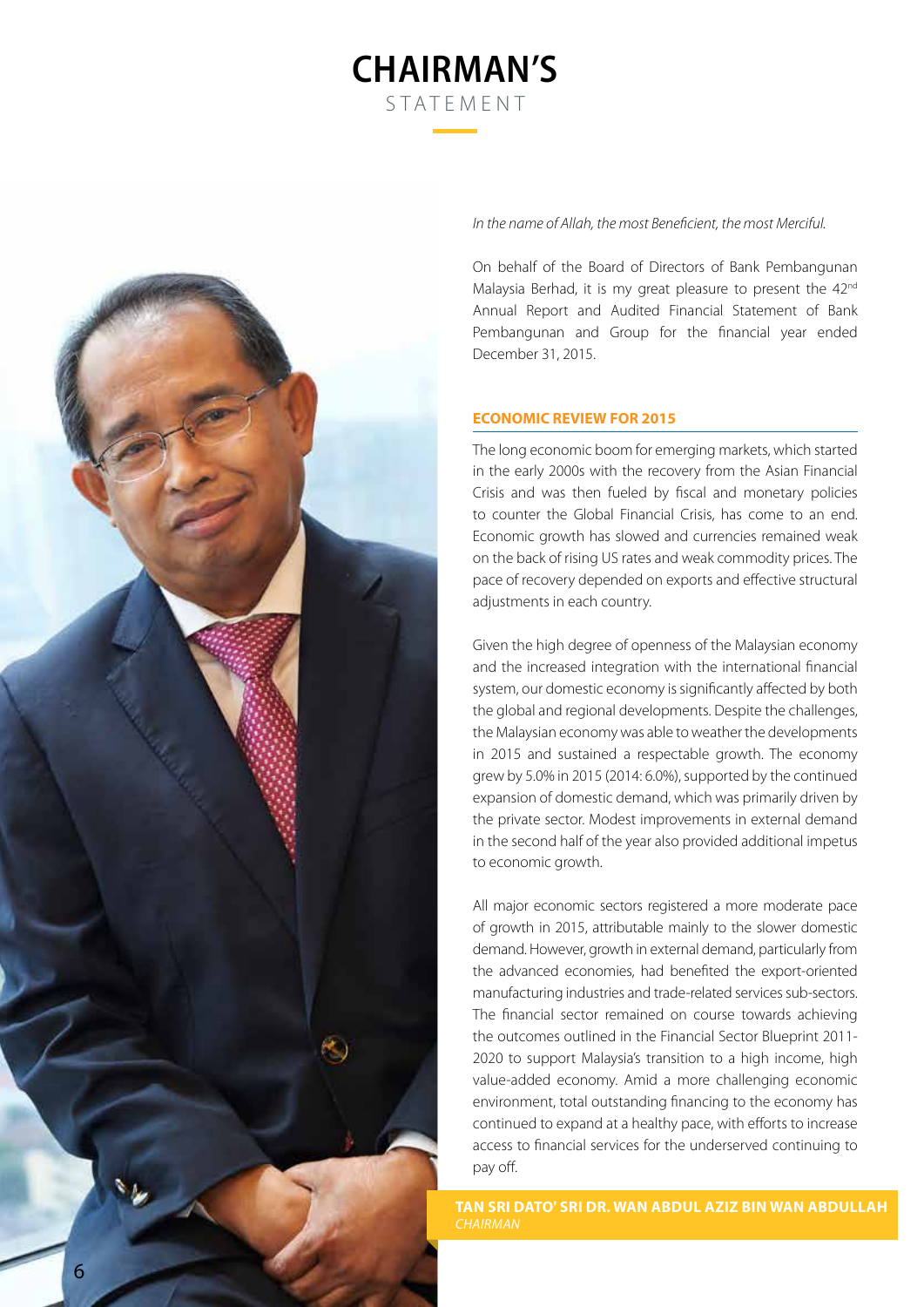#### **FINANCIAL PERFORMANCE IN 2015**

In 2015, it has been a tough operating environment for BPMB Group given the economic uncertainties. Across the banking industry, margins remained under pressure with higher capital requirements reducing returns. Amidst these challenges, BPMB Group was able to achieve Profit Before Tax of RM124.8 million in 2015 as compared to RM306.4 million in 2014. The decrease of 59.3% is mainly due to substantial drop in charter hire income of GMVB, a subsidiary of BPMB, and higher impairment of loans, advances and financing as well as assets, particularly vessels. Subsequently, this high impairment of loans, advances and financing has resulted the Group Loss of RM12.7 million as compared to Profit After Tax of RM124.7 million in the previous year.

BPMB Group's Total Assets decreased to RM27.3 billion as at end of 2015 from RM29.9 billion in the previous year arising largely from drop in net loan assets of BPMB mainly due to chunky repayment of loan by a single borrower and prepayments by few borrowers during the year under review. Total Liabilities of BPMB Group also dropped to RM19.7 billion from RM22.4 billion in the previous year attributed to repayment of borrowings.

#### **Bank Pembangunan Malaysia Berhad (BPMB)**

For the financial year ended 2015, BPMB recorded Profit Before Tax of RM228.1 million, a shortfall of RM18.9 million or 7.7% from RM247.0 million recorded in 2014. The decrease was mainly due to higher impairment of loans, advances and financing by RM151.4 million and lower net income from Islamic Banking by RM121.1 million due to higher finance cost from issuance of MTN.

BPMB's Total Assets decreased from RM29.2 billion to RM26.7 billion, a drop of 8.6% from the previous year largely due to lower loans, advances and financing. Total Liabilities decreased by RM2.4 billion to RM19.4 billion mainly contributed by lower borrowings.

During the year, BPMB had the Issue Rating for its RM7.0 billion Conventional Medium-Term Notes (MTN) and/or Islamic Murabahah MTN Programmes reaffirmed at AAA by RAM. In addition, RAM and MARC have also assigned a Financial Institution Rating of AAA on Bank Pembangunan, premised on our established track record in infrastructure financing, strong capitalisation and strong regulatory and government support.



# **Global Maritime Venture Berhad (GMVB)**

For the financial year ended 31 December 2015, GMVB Group recorded lower Revenue of RM90.6 million as compared to RM273.1 million in the previous year, a decline of 66.8%. Consequently, GMVB Group registered higher Loss Before Tax of RM322.1 million, as compared to RM281.7 million incurred in the year before. The unfavourable result was mainly due to reduction in charter hire income by its subsidiary, coupled with lower other operating income and share of loss in Joint Ventures and Associated companies.

Total Assets of RM713.9 million recorded as at 31 December 2015 was lower by RM380.4 million compared to the previous year mainly due to lower cash and bank balances attributable to additional advances to a subsidiary and Joint Ventures. Total Liabilities was lower by RM174.3 million mainly due to early redemption of a subsidiary's sukuk facilities and repayment of its term loan.